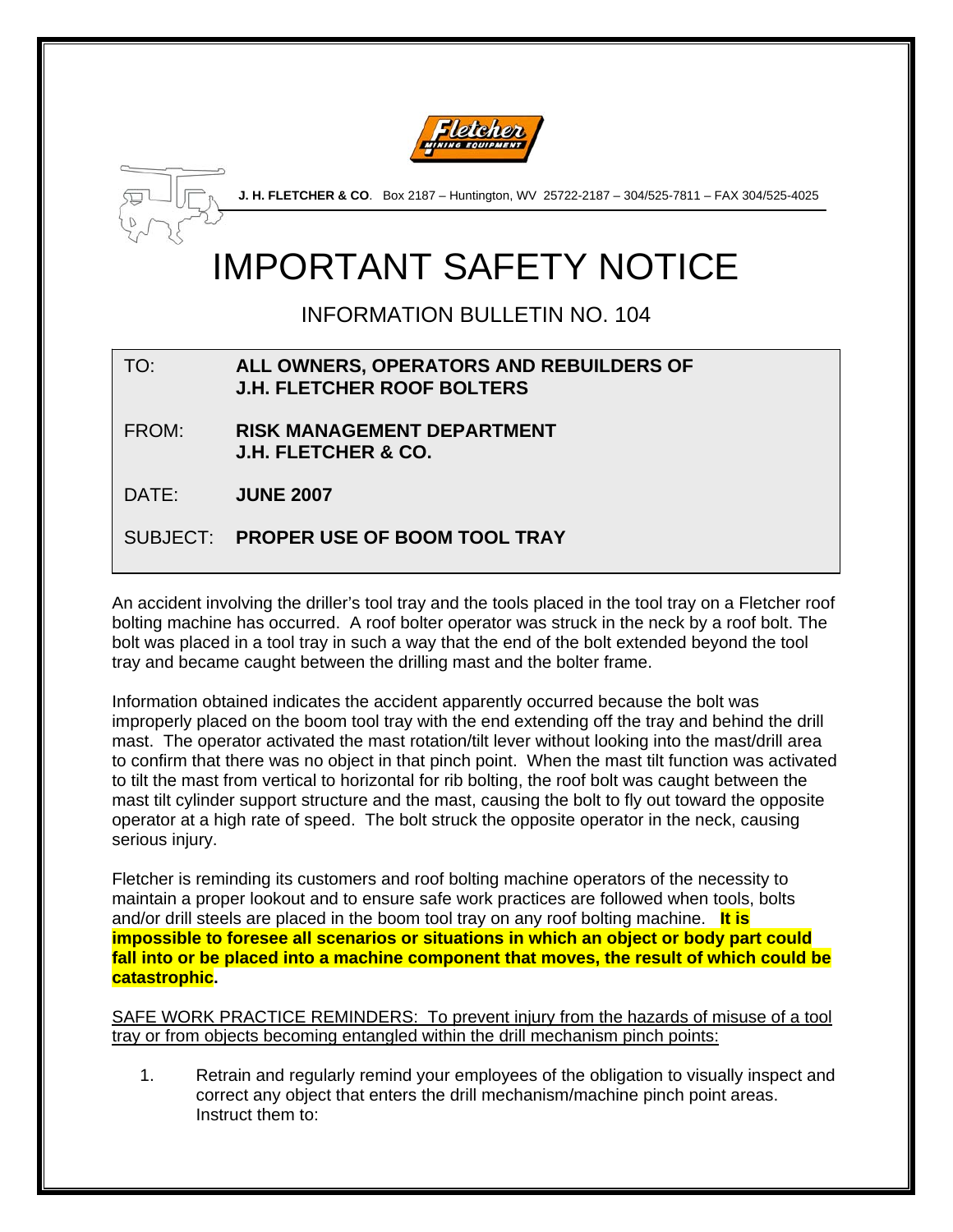- a. MAINTAIN A PROPER LOOKOUT. It is essential that each roof bolting machine operator visually inspect the tool tray and the area between the tool tray and the drilling mechanism **before activating any drill station lever**. This is an ongoing visual inspection that must occur throughout the shift. Items placed into a tool tray can slip or move unexpectedly. Remind each operator never to assume that the pinch point area is free from a foreign object.
- b. WATCH FOR MOVING/MOVED ITEMS. Check to ensure that any object placed in the tool tray is in the same location where it was placed and not extending into the pinch point. Never assume that an object once placed in the tool tray has not moved.
- c. DO NOT OVERSTACK THE TOOL TRAY: If the mine permits bolts, tools and steels to be placed in the tool tray, put only the least number of bolts/steels/tools in the boom tool tray necessary for drilling to complete a row of bolts. Overstacking of the drill tray can cause serious injury not only from the potential that an object will extend into the pinch point and become fouled with the drilling mechanism, but also, overstacking increases the risk of objects falling over and into the operator. Falling objects can directly cause injury or can distract an operator's attention from the drilling task and increase the risk of serious injury or death.
- d. DO NOT USE TOOL TRAY FOR ITEMS THAT DO NOT FIT INSIDE IT. If the mine plan calls for use of bolts that are longer than the actual tool tray, it is essential that those bolts be stored only on the chassis of the bolter and not the tool tray. The tool tray is not intended to be a storage area for anything that will not fit within the specific dimensions (height, length, width) of the tool tray as originally designed by Fletcher.
- e. DO NOT ADD EXTENSIONS, LIPS OR DEVICES TO THE TOOL TRAY in order to increase the height of the rim. Such additions are not appropriate and only invite overstacking or placing objects in the area that should not be there (such as bolts that are longer than the tray).
- f. CHECK AND SECURE all accessories in the boom tool tray before tramming or positioning the machine.
- g. NEVER PLACE ANY OBJECT ON, IN OR NEAR A MOVING COMPONENT.
- h. KNOW WHERE YOUR TOOLS AND SUPPLIES ARE AND KEEP THEM SECURE: Make sure all tools and supplies are secured on the bolter chassis before you tram or position the machine.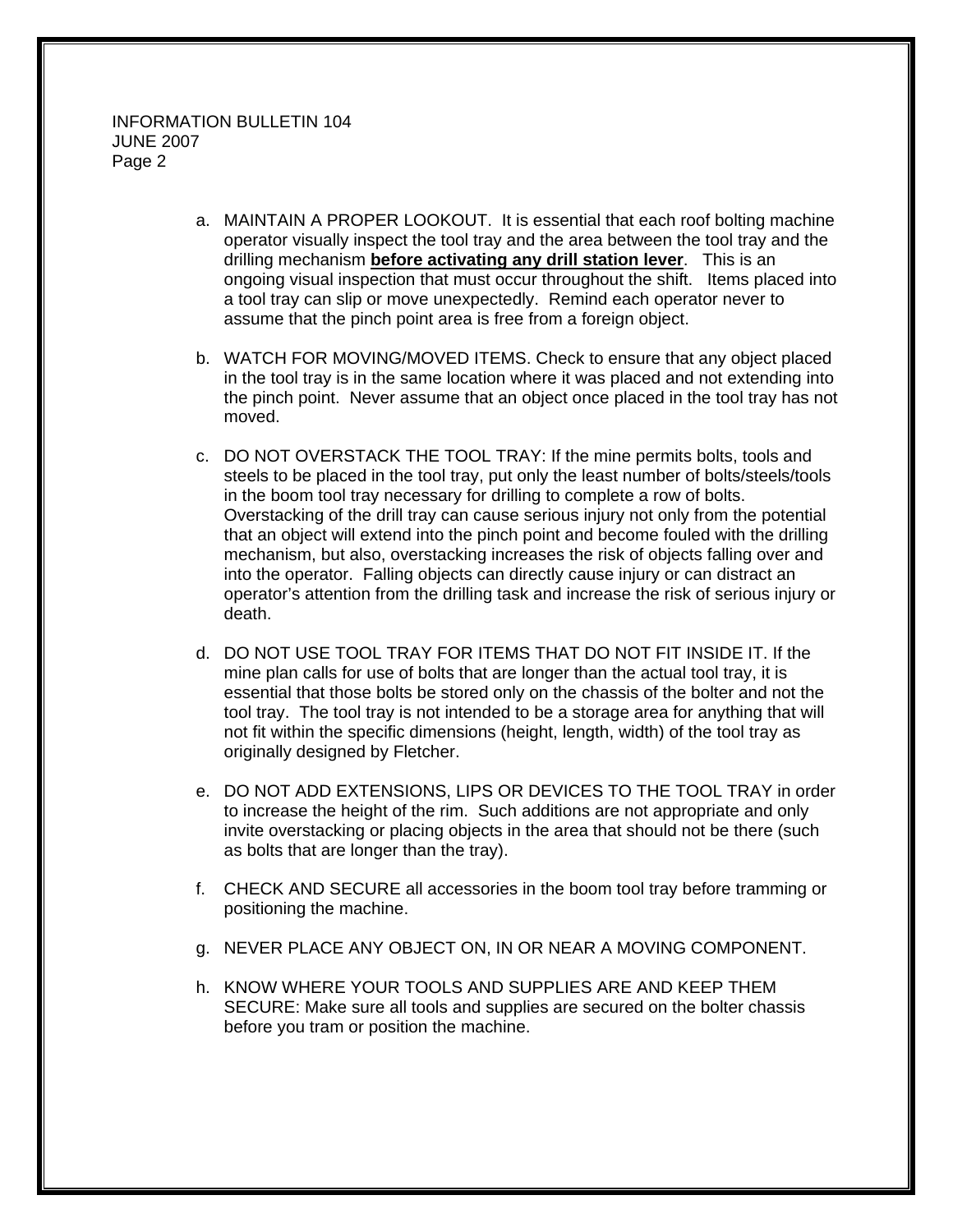- i. REGULARLY REMIND AND WARN OPERATORS that moving machine components can expose anyone to unsafe conditions and that failure to keep all tools and supplies from moving components could result in those tools or supplies becoming entangled into a pinch point area, exposing the operators to serious injury or death.
- 2. Fletcher has made available a free warning tag (P/N: 359428) for all Fletcher products that have boom tool trays (one tag per tray). Secure the tag on the tool trays of each roof drill you own (for installation location, see attached drawing). Call Fletcher's service department, or one of our authorized distributors to order the new warning tag for your machine(s). When ordering, provide the serial number and model of Fletcher equipment you will be installing the tag on. Fletcher will then send you the correct quantity of tags for installation on your machine(s).
- 3. Display the enclosed posters and this safety notice where all operators can view it.
- 4. When you have installed the tag(s) on your machine(s), complete the enclosed form and return it to Fletcher's Risk Management Department.
- 5. Provide a copy of this Information Bulletin to ALL roof bolting machine operators, helpers, maintenance personnel and any other person that may work with or in the area of a roof bolting machine. Post a copy of this Information Bulletin in the location at your mine where employees can readily review it.
- 6. Maintain a copy of this Information Bulletin, as well as ALL Information Bulletins that Fletcher has provided to you, in the Mine Safety Department. If you need extra copies of this or any other Fletcher Information Bulletin, notify Fletcher's Risk Management Department (information below).
- 7. If you no longer own or operate a machine that might be affected by this notification, please complete the Inactive Disposition form included with this bulletin.

If you have any questions regarding the content of this bulletin or require assistance to evaluate your particular machine, please contact Fletcher's Service Department or your local Fletcher field representative.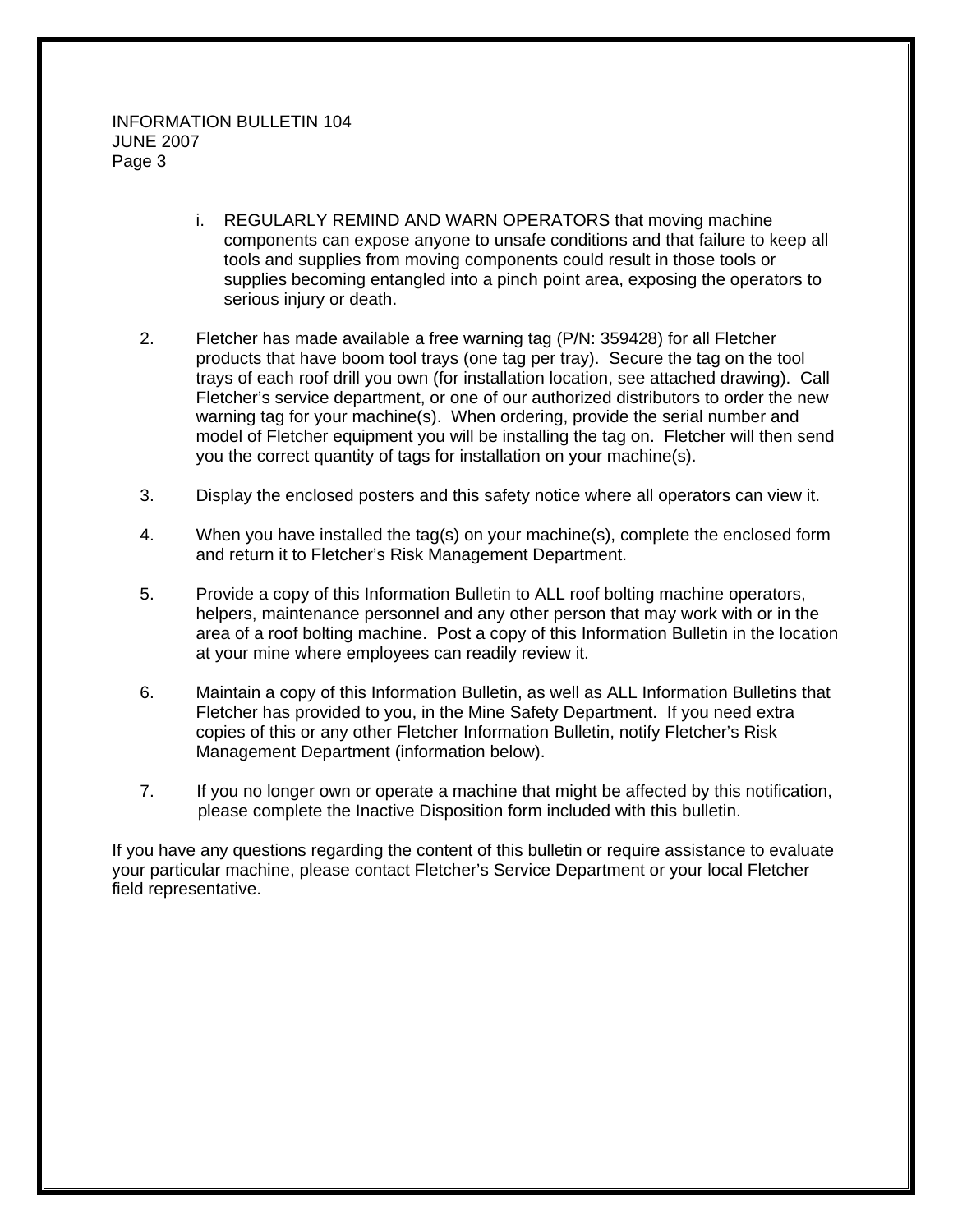INFORMATION BULLETIN 104 JUNE 2007 Page 4

# TOOL TRAY WARNING TAG INSTALLATION VERIFICATION FORM

Please complete and return this verification form **after the tool tray warning tag(s) have been installed on any/all roof drills owned by your company**. Your cooperation in identifying transferred, sold and permanently out-of-service equipment is appreciated.

 $\frac{1}{\sqrt{2\pi}}$  , which is a set of the set of the set of the set of the set of the set of the set of the set of the set of the set of the set of the set of the set of the set of the set of the set of the set of the set of

Person completing verification form:

Printed Name

**Signature** 

Title: \_\_\_\_\_\_\_\_\_\_\_\_\_\_\_\_\_\_\_\_\_\_\_\_\_\_\_\_\_\_\_\_ Name of Company:<br>Address: Address: \_\_\_\_\_\_\_\_\_\_\_\_\_\_\_\_\_\_\_\_\_\_\_\_\_\_\_\_\_\_\_\_

 $\frac{1}{\sqrt{2\pi}}$  , which is a set of the set of the set of the set of the set of the set of the set of the set of the set of the set of the set of the set of the set of the set of the set of the set of the set of the set of Phone: \_\_\_\_\_\_\_\_\_\_\_\_\_\_\_\_\_\_\_\_\_\_\_\_\_\_\_\_\_\_\_\_

- ( ) Our company has complied with this Safety Notice by providing the model(s) and serial no(s). affected.
- ( ) Our company is not affected by this Safety Notice.

| <b>MODEL</b> | <b>SERIAL NO.</b> | <b>DATE TOOL TRAY</b><br><b>WARNING TAGS</b><br><b>WERE INSTALLED</b> |
|--------------|-------------------|-----------------------------------------------------------------------|
|              |                   |                                                                       |
|              |                   |                                                                       |
|              |                   |                                                                       |
|              |                   |                                                                       |
|              |                   |                                                                       |
|              |                   |                                                                       |
|              |                   |                                                                       |
|              |                   |                                                                       |
|              |                   |                                                                       |
|              |                   |                                                                       |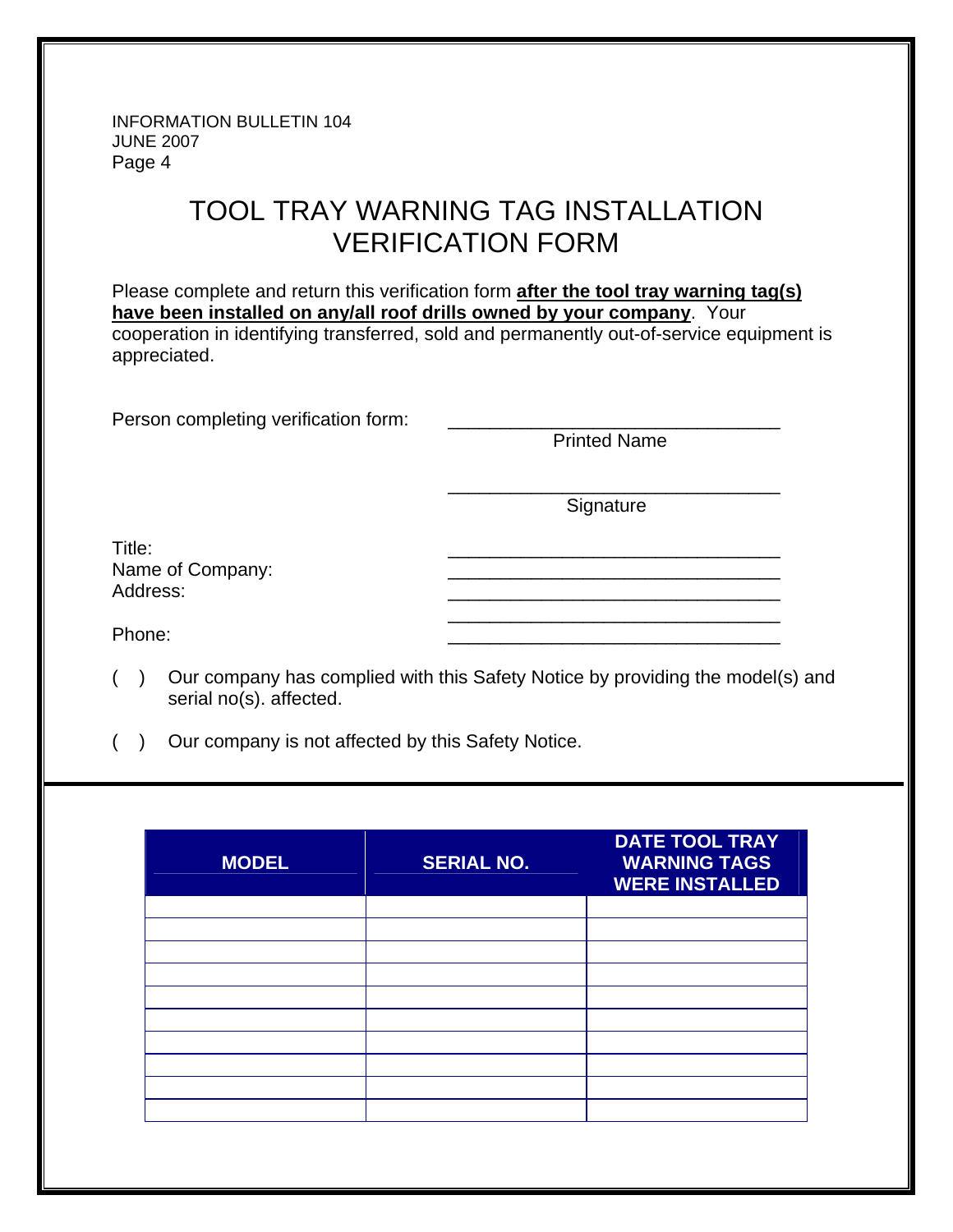INFORMATION BULLETIN 104 JUNE 2007 Page 5

### **INACTIVE EQUIPMENT DISPOSITION**

### **SOLD OR TRANSFERRED EQUIPMENT:**

| MODEL: _____________________<br>SERIAL NO: ___________________                                                            | <b>OWNER:</b><br><u> 2000 - Jan James James Barnett, militar filosofoar (h. 1918).</u><br>ADDRESS: |  |  |
|---------------------------------------------------------------------------------------------------------------------------|----------------------------------------------------------------------------------------------------|--|--|
| PHONE NO: ____________________                                                                                            | TRANSACTION DATE: ______________                                                                   |  |  |
| MODEL:<br>SERIAL NO: ____________________                                                                                 | OWNER:                                                                                             |  |  |
|                                                                                                                           |                                                                                                    |  |  |
| <b>EQUIPMENT THAT IS PERMANENTLY OUT-OF-SERVICE:</b>                                                                      |                                                                                                    |  |  |
| MODEL: _________________________<br>SERIAL NO: ___________________                                                        | MODEL: _________________________<br>SERIAL NO: _____________________                               |  |  |
| MODEL: _________________________<br>SERIAL NO: ___________________                                                        | MODEL: _________________________<br>SERIAL NO: _____________________                               |  |  |
| MODEL: _________________________<br>SERIAL NO: ____________________                                                       | MODEL: _________________________<br>SERIAL NO: ___________________                                 |  |  |
| <b>COMMENT:</b>                                                                                                           |                                                                                                    |  |  |
|                                                                                                                           | <u> 1989 - Johann Stoff, amerikansk politiker (d. 1989)</u>                                        |  |  |
| Date:                                                                                                                     | <b>Authorized Representative</b>                                                                   |  |  |
| J. H. FLETCHER & CO.<br>Please return to:<br>ATTN: RISK MANAGEMENT DEPT.<br><b>402 HIGH STREET</b><br>HUNTINGTON WV 25705 |                                                                                                    |  |  |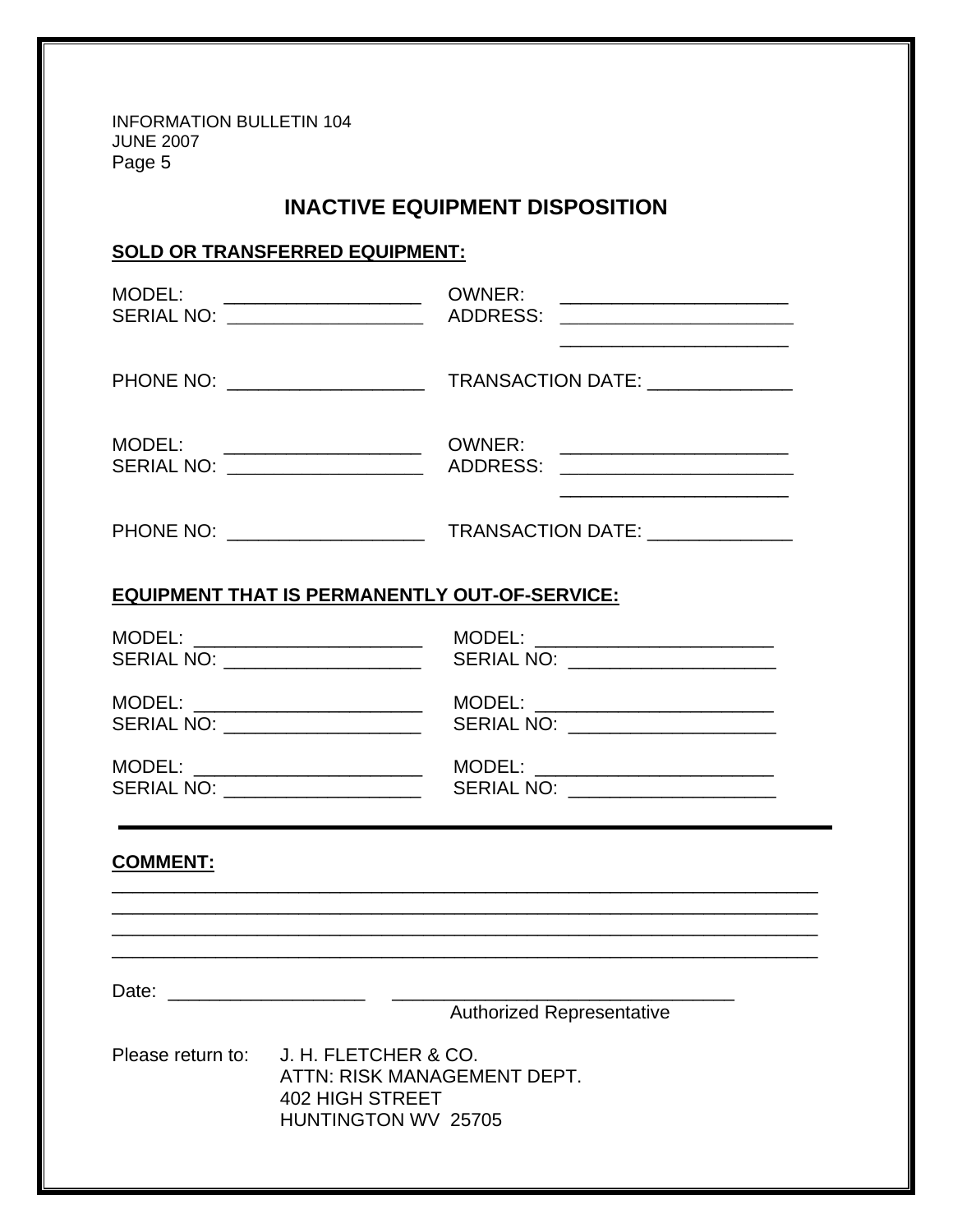